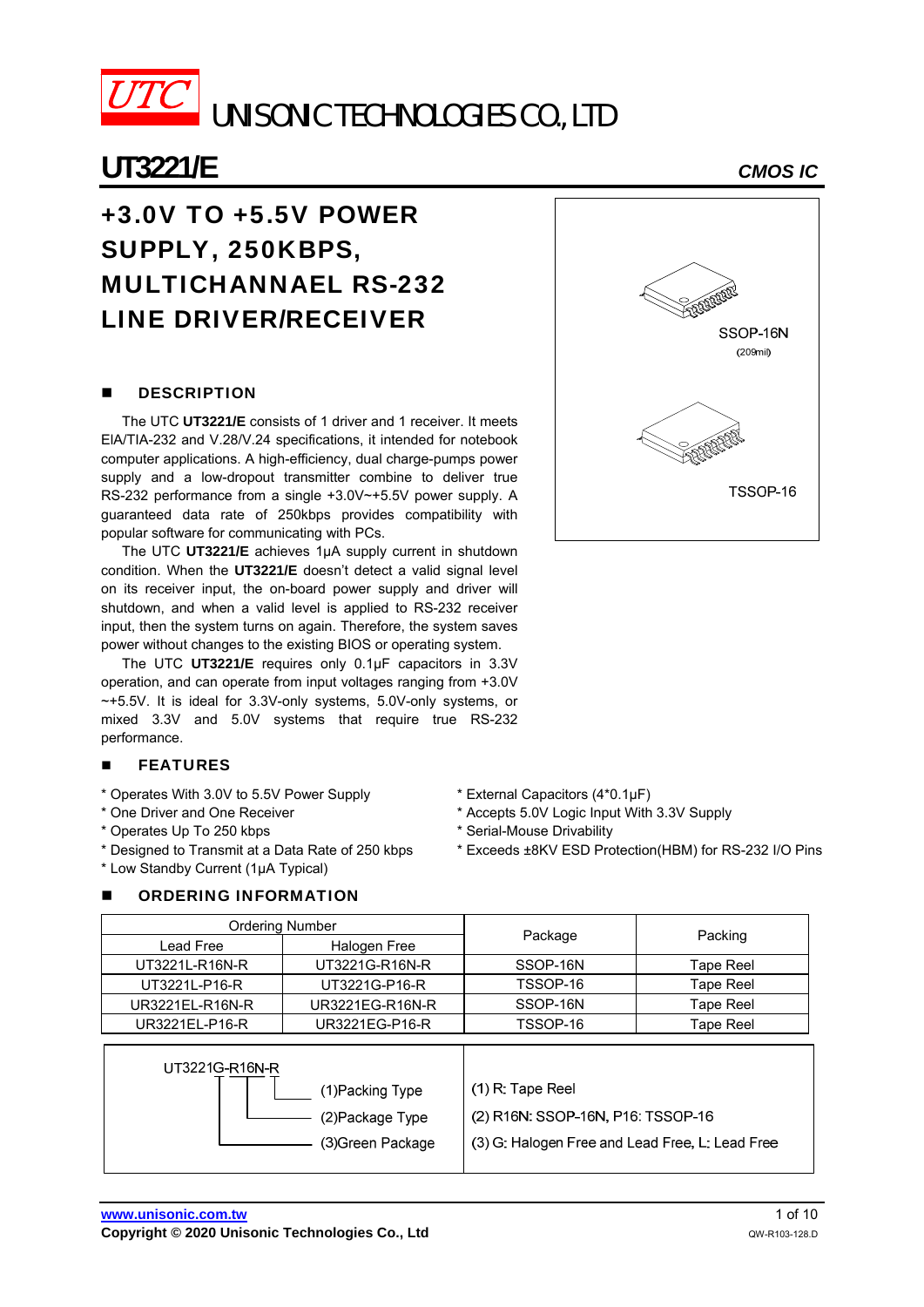## **MARKING**

| UT3221                                                                                                                                                                                        | UT3221E                                                                                                                                                                        |  |  |
|-----------------------------------------------------------------------------------------------------------------------------------------------------------------------------------------------|--------------------------------------------------------------------------------------------------------------------------------------------------------------------------------|--|--|
| 16 15 14 13 12 11 10 19<br>$\blacktriangleright$ Date Code<br>utc <del>nnnn</del><br>L: Lead Free<br>UT3221 <sup>D</sup><br>→ G: Halogen Free<br>Lot Code<br>l 8<br>14   15  <br>16 I<br>-3 I | 15 14 13 12 11 10 9<br>16 <sup>1</sup><br>→ Date Code<br>L: Lead Free<br>UT3221E L<br>→ G: Halogen Free<br>Lot Code<br>18 I<br>$\mathbf{1}$<br> 5 <br> 6 <br>(2)<br>l 3l<br> 4 |  |  |

## **PIN CONFIGURATION**



## **PIN DESCRIPTION**

| PIN NO.        |                |                              |                                                                                                                                          |  |
|----------------|----------------|------------------------------|------------------------------------------------------------------------------------------------------------------------------------------|--|
| UT3221         | UT3221E        | <b>PIN NAME</b>              | <b>DESCRIPTION</b>                                                                                                                       |  |
| 1              | 1              | EN                           | Receiver Enable Control. Drive low for normal operation. Drive high to<br>force the receiver output (R_OUT) into a high-impedance state. |  |
| $\overline{2}$ | $\overline{2}$ | $C1+$                        | Positive terminal of the voltage doubler charge-pump capacitor.                                                                          |  |
| 3              | 3              | $V +$                        | +5.5V generated by the charge pump.                                                                                                      |  |
| 4              | 4              | $C1-$                        | Negative terminal of the voltage doubler charge-pump capacitor.                                                                          |  |
| 5              | 5              | $C2+$                        | Positive terminal of inverting charge-pump capacitor.                                                                                    |  |
| 6              | 6              | $C2-$                        | Negative terminal of inverting charge-pump capacitor.                                                                                    |  |
| $\overline{7}$ | 7              | $V -$                        | -5.5V generated by the charge pump.                                                                                                      |  |
| 8              | 8              | $R_{1\underline{\text{IN}}}$ | RS-232 Receiver 1 Input.                                                                                                                 |  |
| 9              | 9              | $R_{10UT}$                   | TTL/CMOS Receiver 1 Output.                                                                                                              |  |
| 10             |                | <b>INVALID</b>               | Output of the valid signal detector. Indicates if a valid RS-232 level is<br>present on receiver input logic "1".                        |  |
| 11             | 11             | $T_{11\underline{N}}$        | TTL/CMOS Transmitter 1 Input.                                                                                                            |  |
| 12             |                | <b>FORCEON</b>               | Drive high to override automatic circuitry keeping transmitter on<br>(FORCEOFF must be high) (Table 2).                                  |  |
| 13             | 13             | $T_{10UT}$                   | RS-232 Transmitter 1 Output.                                                                                                             |  |
| 14             | 14             | <b>GND</b>                   | Ground.                                                                                                                                  |  |
| 15             | 15             | $V_{\rm CC}$                 | +3.0V $\sim$ +5.5V Supply Voltage.                                                                                                       |  |
| 16             |                | <b>FORCEOFF</b>              | Drive low to shut down transmitter and on-board power supply. This<br>over-rides all automatic circuitry and FORCEON (Table 2).          |  |
|                | 10, 12         | <b>NC</b>                    | No connect                                                                                                                               |  |
|                | 16             | <b>FORCEOFF</b>              | Shut off Pump Power and Transmitters. Active low.                                                                                        |  |

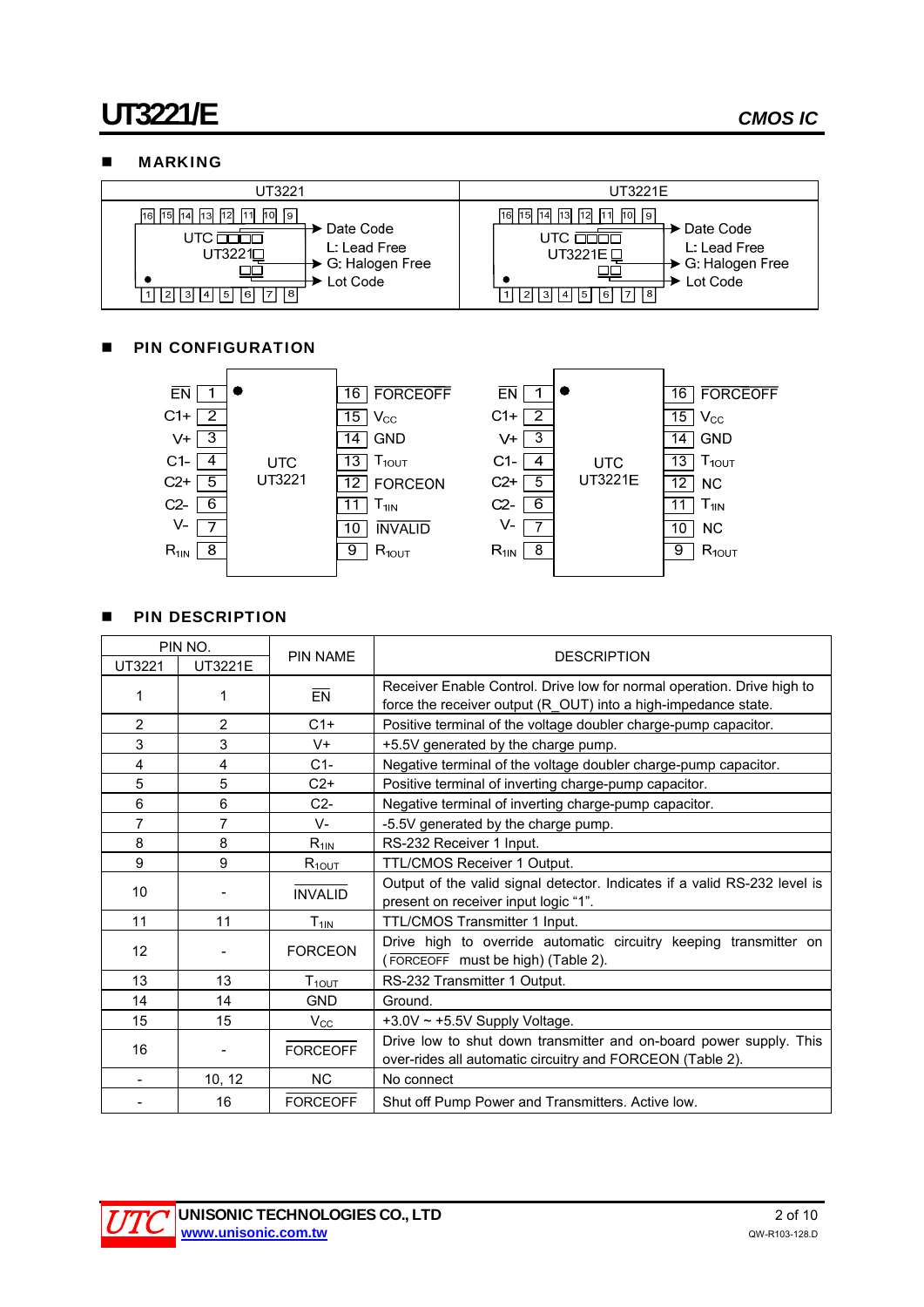# **BLOCK DIAGRAM**



UT3221



UT3221E

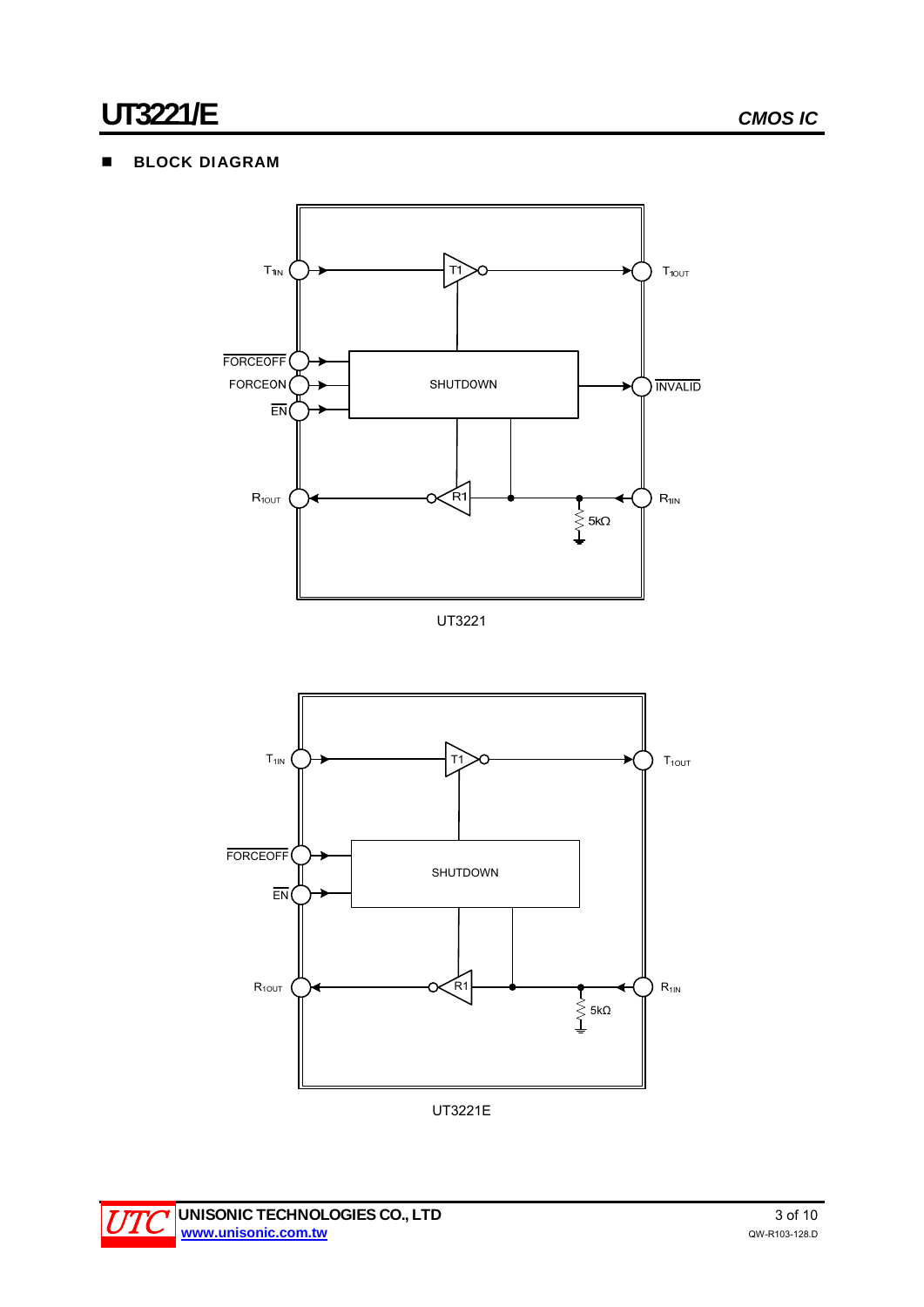## **ABSOLUTE MAXIMUM RATING**

| <b>PARAMETER</b>                         |                                | <b>SYMBOL</b>             | <b>RATINGS</b>                  | <b>UNIT</b> |
|------------------------------------------|--------------------------------|---------------------------|---------------------------------|-------------|
| $V_{\rm CC}$                             |                                | $V_{\rm CC}$              | 6.0                             | V           |
| $V+$ (Note 2)                            |                                | V+                        | 7.0                             | ν           |
| $V - (Note 2)$                           |                                | V-                        | $-7.0$                          | v           |
| $V+$ + $ V- $ (Note 2)                   |                                | <b>V</b> <sub>PUMP</sub>  | $+13.0$                         | v           |
| Input Voltages                           | T_IN, FORCEOFF,<br>FORCEON, EN | $V_{IN}$                  | 6.0                             | ٧           |
|                                          | R IN                           |                           | ±25                             | v           |
|                                          | t out                          |                           | ±13.2                           | v           |
| <b>Output Voltages</b>                   | R OUT, INVALID                 | <b>VOUT</b>               | $-0.3 \sim (V_{\text{CC}}+0.3)$ |             |
| <b>Short-Circuit Duration</b>            | T OUT                          | SC                        | Continuous                      |             |
| Power Dissipation( $T_A = 25^{\circ}C$ ) |                                | $P_D$                     | 680                             | mW          |
| <b>Operating Temperature</b>             |                                | $T_{\mathsf{OPR}}$        | $-40 - +85$                     | °C          |
| Storage Temperature                      |                                | $\mathsf{T}_{\text{STG}}$ | $-65 - +150$                    | °C          |

Notes: 1. Absolute maximum ratings are those values beyond which the device could be permanently damaged. Absolute maximum ratings are stress ratings only and functional device operation is not implied.

2. V+ and V- can have maximum magnitudes of 7.0V, but their absolute difference cannot exceed 13.0V.

### **ELECTRICAL CHARACTERISTICS**

 $(V_{CC} = +3.0V \sim +5.5V, C1 \sim C4 = 0.1\,\mu\text{F}$  (Note 2),  $T_A = T_{MIN}$  to  $T_{MAX}$ , unless otherwise specified)

| <b>PARAMETER</b>                                              |          | <b>SYMBOL</b>      |                                                                            |  | <b>TEST CONDITIONS</b>                                       |                                          | <b>MIN</b> | TYP                           |      | MAX UNIT |
|---------------------------------------------------------------|----------|--------------------|----------------------------------------------------------------------------|--|--------------------------------------------------------------|------------------------------------------|------------|-------------------------------|------|----------|
| <b>DC CHARACTERISTICS</b>                                     |          |                    |                                                                            |  |                                                              |                                          |            |                               |      |          |
|                                                               |          |                    |                                                                            |  | All R IN open,<br>FORCEOFF = $V_{CC}$<br>FORCEON=GND         |                                          |            | 1.0                           | 10   | μA       |
| Supply Current, Shutdown                                      |          | <b>I</b> SHDN      | $V_{CC} = 3.3V$<br>or 5.0V,<br>$T_A = 25^{\circ}C$                         |  | FORCEOFF = GND,<br>All R IN=GND<br>(FORCEOFF = GND, UT3221E) |                                          |            | 1.0                           | 10   | μA       |
| Supply Current,<br>Shutdown Disabled                          |          | $I_{\rm CC}$       | FORCEON= FORCEOFF = $V_{CC}$<br>no load<br>(FORCEOFF = $V_{CC}$ , UT3221E) |  |                                                              | 0.3                                      | 1.0        | mA                            |      |          |
| <b>LOGIC INPUTS</b>                                           |          |                    |                                                                            |  |                                                              |                                          |            |                               |      |          |
|                                                               | Low      | $V_{LGL}$          | EN, T IN, FORCEON, FORCEOFF                                                |  |                                                              |                                          |            |                               | 0.8  | $\vee$   |
| Input Logic Threshold                                         |          |                    | EN, T_IN, EN, FORCEON, $V_{CC} = 3.3V$                                     |  | 2.0                                                          |                                          |            |                               |      |          |
|                                                               | High     | $V_{LGH}$          | $V_{\text{CC}}$ = 5.0V<br><b>FORCEOFF</b>                                  |  | 2.4                                                          |                                          |            | $\vee$                        |      |          |
| Input Leakage Current                                         |          | $I_{IN(LK)}$       | T_IN, EN, FORCEON, FORCEOFF                                                |  |                                                              |                                          |            | ±0.01                         | ±1.0 | μA       |
| <b>RECEIVER OUTPUT</b>                                        |          |                    |                                                                            |  |                                                              |                                          |            |                               |      |          |
| Output Leakage Current                                        |          | ROUT(LK)           | Receiver disabled                                                          |  |                                                              |                                          |            | ±0.05                         | ±10  | μA       |
| Output Voltage                                                | Low      | <b>VROUTL</b>      | $I_{\text{OUT}} = 1.6 \text{mA}$                                           |  |                                                              |                                          |            |                               | 0.4  | $\vee$   |
|                                                               | High     | V <sub>ROUTH</sub> | $I_{\text{OUT}} = -1.0 \text{mA}$                                          |  |                                                              |                                          |            | $V_{CC}$ - 0.6 $V_{CC}$ - 0.1 |      | $\vee$   |
| AUTOSHUTDOWN (FORCEON=GND, FORCEOFF=V <sub>cc</sub> , UT3221) |          |                    |                                                                            |  |                                                              |                                          |            |                               |      |          |
| Receiver Input<br>Thresholds to                               | Enabled  | $V_{R(EN)}$        | Fig.1                                                                      |  |                                                              | Positive threshold<br>Negative threshold | $-2.7$     |                               | 2.7  | $\vee$   |
| Transmitter                                                   | Disabled | $V_{R(DIS)}$       | 1µA supply current, Fig.1                                                  |  |                                                              |                                          | $-0.3$     |                               | 0.3  | $\vee$   |
| <b>INVALID Output</b>                                         | Low      | $V_{INVL}$         | $I_{\text{OUT}} = 1.6 \text{mA}$                                           |  |                                                              |                                          |            |                               | 0.4  | $\vee$   |
| Voltage                                                       | High     | $V_{INVH}$         | $I_{\text{OUT}} = -1.0 \text{mA}$                                          |  | $V_{CC}$ - 0.6                                               |                                          |            | $\vee$                        |      |          |
| Receiver Threshold to<br><b>Transmitter Enabled</b>           |          | t <sub>wu</sub>    | Fig.2                                                                      |  |                                                              |                                          |            | 100                           |      | μs       |

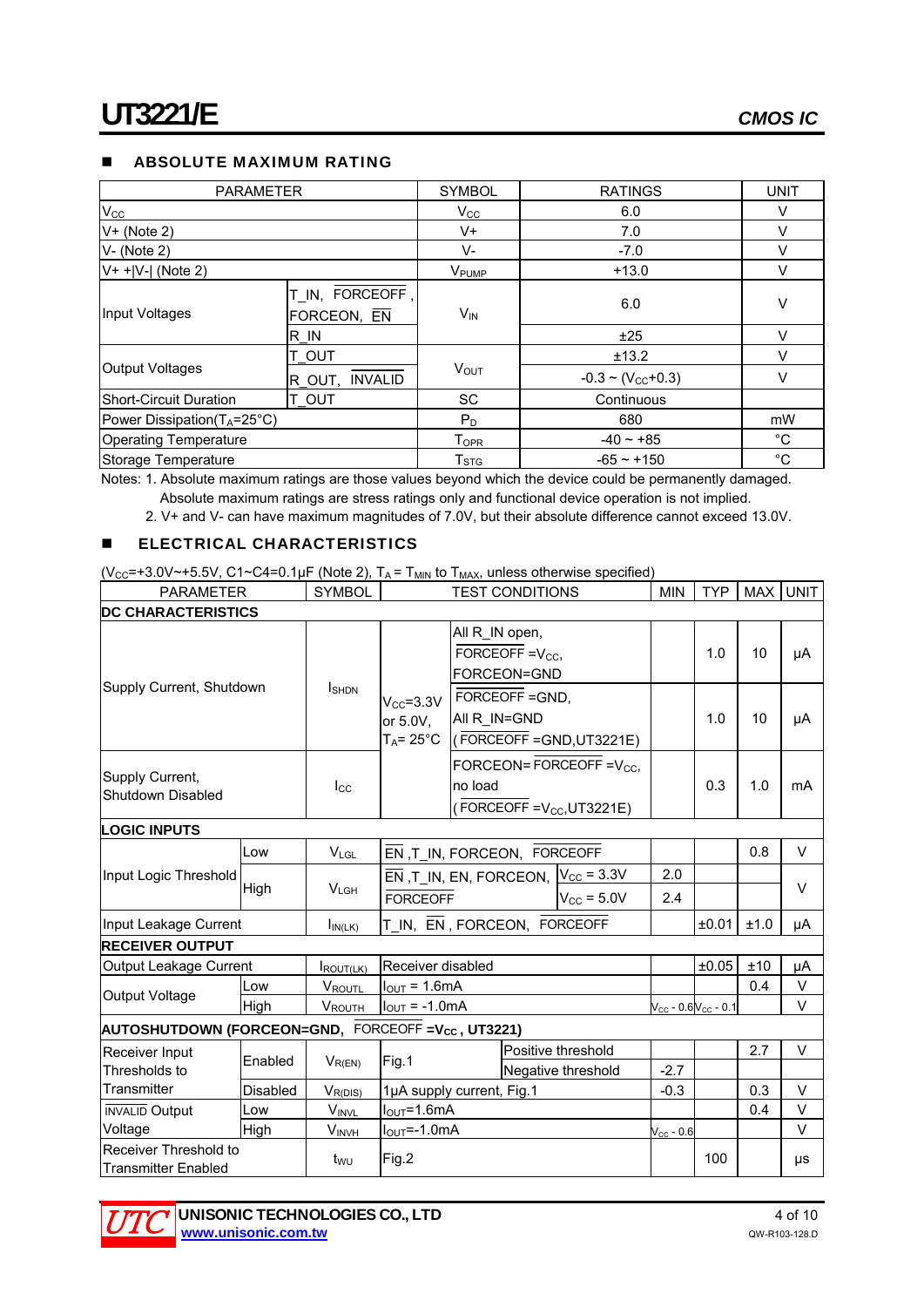## **ELECTRICAL CHARACTERISTICS (Cont.)**

 $(V_{CC}=+3.0V\rightarrow 5.5V$ , C1~C4=0.1uF (Note 2),  $T_A = T_{MIN}$  to  $T_{MAY}$ , Unless Otherwise Specified)

| $\mathsf{VCC}^{-10.0 \, \mathsf{V} \rightarrow 0.0 \, \mathsf{V}}, \mathsf{O} \vdash \mathsf{O} \vdash \mathsf{O} \vdash \mathsf{O} \vdash \mathsf{V} \mathsf{V} \mathsf{V} \mathsf{O} \mathsf{O} \mathsf{C} \mathsf{V} \mathsf{P} \mathsf{O} \mathsf{V} \mathsf{P} \mathsf{O} \mathsf{V} \mathsf{O} \mathsf{V} \mathsf{P} \mathsf{O} \mathsf{V} \mathsf{O} \mathsf{V} \mathsf{P} \mathsf{O} \mathsf{V} \mathsf{O} \mathsf{V}$ |         |                          |                                                                                                                                                          |                              |            |            |                |             |
|--------------------------------------------------------------------------------------------------------------------------------------------------------------------------------------------------------------------------------------------------------------------------------------------------------------------------------------------------------------------------------------------------------------------------------|---------|--------------------------|----------------------------------------------------------------------------------------------------------------------------------------------------------|------------------------------|------------|------------|----------------|-------------|
| <b>PARAMETER</b>                                                                                                                                                                                                                                                                                                                                                                                                               |         | <b>SYMBOL</b>            | <b>TEST CONDITIONS</b>                                                                                                                                   |                              | <b>MIN</b> | <b>TYP</b> | <b>MAX</b>     | <b>UNIT</b> |
| Receiver Positive or<br>Negative Threshold to                                                                                                                                                                                                                                                                                                                                                                                  | High    | t <sub>INVH</sub>        |                                                                                                                                                          |                              |            | 1.0        |                | μs          |
| <b>INVALID</b>                                                                                                                                                                                                                                                                                                                                                                                                                 | Low     | t <sub>INVL</sub>        | Fig.2                                                                                                                                                    |                              |            | 30         |                | μs          |
| <b>RECEIVER INPUT</b>                                                                                                                                                                                                                                                                                                                                                                                                          |         |                          |                                                                                                                                                          |                              |            |            |                |             |
| Input Voltage Range                                                                                                                                                                                                                                                                                                                                                                                                            |         | $V_{RR}$                 |                                                                                                                                                          |                              | $-25$      |            | 25             | $\vee$      |
|                                                                                                                                                                                                                                                                                                                                                                                                                                |         |                          |                                                                                                                                                          | $V_{CC} = 3.3V$              | 0.6        | 1.2        |                |             |
| Input Threshold Low                                                                                                                                                                                                                                                                                                                                                                                                            |         | <b>V<sub>RINL</sub></b>  | $T_A = 25^{\circ}C$                                                                                                                                      | $V_{CC} = 5.0V$              | 0.8        | 1.5        |                | $\vee$      |
|                                                                                                                                                                                                                                                                                                                                                                                                                                |         |                          |                                                                                                                                                          | $V_{CC} = 3.3V$              |            | 1.5        | 2.4            |             |
| Input Threshold High                                                                                                                                                                                                                                                                                                                                                                                                           |         | <b>V</b> <sub>RINH</sub> | $T_A = 25^\circ C$                                                                                                                                       | $V_{CC} = 5.0V$              |            | 1.8        | 2.4            | $\vee$      |
| Input Hysteresis                                                                                                                                                                                                                                                                                                                                                                                                               |         | <b>VRINHYS</b>           |                                                                                                                                                          |                              |            | 0.5        |                | $\vee$      |
| Input Resistance                                                                                                                                                                                                                                                                                                                                                                                                               |         | VRINRES                  | $T_A = 25^\circ C$                                                                                                                                       |                              | 3          | 5          | $\overline{7}$ | kΩ          |
| <b>TRANSMITTER OUTPUT</b>                                                                                                                                                                                                                                                                                                                                                                                                      |         |                          |                                                                                                                                                          |                              |            |            |                |             |
| <b>Output Voltage Swing</b>                                                                                                                                                                                                                                                                                                                                                                                                    |         | <b>VTOUTSW</b>           | The transmitter output loaded with $3k\Omega$ to<br>ground                                                                                               |                              | ±5.0       | ±5.4       |                | $\vee$      |
| <b>Output Resistance</b>                                                                                                                                                                                                                                                                                                                                                                                                       |         | VTOUTRES                 | $V_{CC} = V+=V=-0V,$<br>Transmitter output=±2V                                                                                                           |                              | 300        | 10M        |                | Ω           |
| <b>Output Short-Circuit Current</b>                                                                                                                                                                                                                                                                                                                                                                                            |         | $I_{\mathsf{TSC}}$       |                                                                                                                                                          |                              |            | ±35        | ±60            | mA          |
| Output Leakage Current                                                                                                                                                                                                                                                                                                                                                                                                         |         | $I_{\text{TOUT(LK)}}$    | $V_{CC} = 3.0V - 5.0V$ , $V_{OUT} = \pm 12V$ ,<br><b>Transmitter disabled</b>                                                                            |                              |            |            | ±25            | μA          |
| <b>TIMING CHARACTERISTICS</b>                                                                                                                                                                                                                                                                                                                                                                                                  |         |                          |                                                                                                                                                          |                              |            |            |                |             |
| Maximum Data Rate                                                                                                                                                                                                                                                                                                                                                                                                              |         | DR.                      | $R_L = 3k\Omega$ , C <sub>L</sub> =1000pF, one transmitter<br>switching                                                                                  |                              | 250        |            |                | kbps        |
|                                                                                                                                                                                                                                                                                                                                                                                                                                |         | $t_{\text{PHL}}$         | Receiver                                                                                                                                                 | input to receiver<br>output. |            | 0.15       |                |             |
| Receiver Propagation Delay                                                                                                                                                                                                                                                                                                                                                                                                     |         | t <sub>PLH</sub>         | $C_L = 150pF$                                                                                                                                            |                              |            | 0.15       |                | μs          |
|                                                                                                                                                                                                                                                                                                                                                                                                                                | Enable  | $t_{R(EN)}$              |                                                                                                                                                          |                              |            | 200        |                | ns          |
| <b>Receiver Output Time</b>                                                                                                                                                                                                                                                                                                                                                                                                    | Disable | $t_{R(DIS)}$             | Normal operation                                                                                                                                         |                              |            | 200        |                | ns          |
| <b>Transmitter Skew</b>                                                                                                                                                                                                                                                                                                                                                                                                        |         | $t_{\text{TS}}$          | <u> t<sub>PHL</sub> – t<sub>PLH</sub> </u>                                                                                                               |                              |            | 100        |                | ns          |
| <b>Receiver Skew</b>                                                                                                                                                                                                                                                                                                                                                                                                           |         | $t_{RS}$                 | $ t_{\sf PHL}-t_{\sf PLH} $                                                                                                                              |                              |            | 50         |                | ns          |
| <b>Transition-Region Slew Rate</b>                                                                                                                                                                                                                                                                                                                                                                                             |         | <b>SR</b>                | $V_{CC}$ =3.3V, T <sub>A</sub> =25°C,<br>$R_L = 3k\Omega \sim 7k\Omega$ ,<br>$ measured$ from +3V $ C_{L}=150$ pF~1000pF<br>$\sim$ -3V or -3V $\sim$ +3V |                              | 4          |            | 35             | $V/\mu s$   |

Notes: 1. Typical values are at  $T_A = 25^{\circ}$ C.

2. C1~C4=0.1µF, measured at 3.3V±10%. C1=0.047µF, C2~C4=0.33µF, measured at 5.0V ±10%.

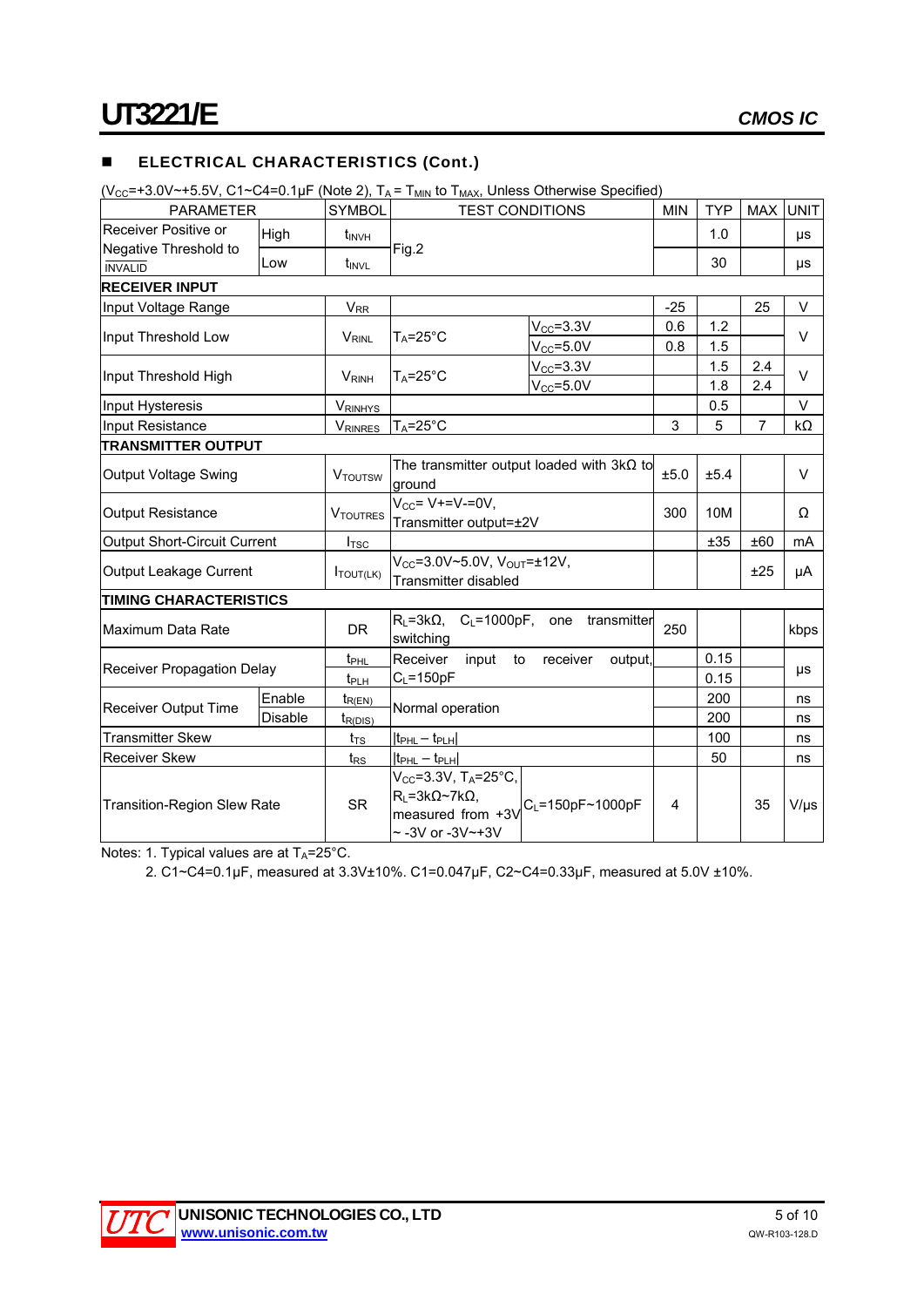#### DETAILED DESCRIPTION

#### **Charge-Pump Voltage Converter**

The UTC **UT3221/E** consists of a regulated dual charge pumps that provide output voltages of +5.5V and -5.5V, regardless of the input voltage ( $V_{\text{CC}}$ ) changing from +3.0V to +5.5V.

The charge pumps operate in a discontinuous mode: if the output voltages are less than 5.5V, the charge pumps are enabled; if the output voltages exceed 5.5V, the charge pumps are disabled.

Each charge pump requires a flying capacitor (C1, C2) and a reservoir capacitor (C3, C4) to generate the V+ and V- supplies, refer to application circuit.

#### **RS-232 Transmitter**

UTC **UT3221/E**'s transmitter is inverting level translators that convert CMOS-logic levels to 5.0V EIA/TIA-232 levels. They guarantee a 250kbps data rate with worst-case loads of 3kΩ in parallel with 1000pF, providing compatibility with PC-to-PC communication software.

Transmitter can be paralleled to drive multiple receiver or mouse. When FORCEOFF is driven to ground, or shutdown circuitry senses invalid voltage levels at the receiver input, the transmitter is disabled and the output is forced into a high-impedance state.

#### **RS-232 Receiver**

The UTC **UT3221/E**'s receiver convert RS-232 signals to CMOS-logic output levels. The receiver has one inverting three-state output. In shutdown or in autoshutdown, the **UT3221/E**'s receiver is active. Drive EN high to place the receiver in a high-impedance state.

| Table 1. EN Control Truth Table |  |  |  |  |
|---------------------------------|--|--|--|--|
|---------------------------------|--|--|--|--|

| $E$ <sub>N</sub> | $\overline{\bigcirc}$ $\overline{\bigcirc}$<br>D. |
|------------------|---------------------------------------------------|
|                  | Active                                            |
|                  | High-Z                                            |

#### **Shutdown Function(UT3221E)**

Supply current falls to less than 1µA in shutdown mode ( $\overline{FORCEOFF}$  = GND). When shutdown, the device's charge pumps are shut off, V+ is pulled down to VCC, V- is pulled to ground, and the transmitter outputs are disabled (high impedance). Connect FORCEOFF to VCC if shutdown mode is not used. FORCEOFF has no effect on R\_OUT.

#### **Shutdown Function(UT3221)**

A 1µA supply current is achieved with shutdown feature, which operates when FORCEON is low and FORCEOFF is high. When the UTC **UT3221** senses no valid signal levels on the receiver input for 30µs, the on-board power supply and driver is shut off, reducing supply current to 1µA. This occurs if the RS-232 cable is disconnected or the connected peripheral transmitter is turned off. The system turns on again when a valid level is applied to RS-232 receiver input. As a result, the system saves power without changes to the existing BIOS or operating system. INVALID indicates the receiver input' condition, when using shutdown function, the INVALID output is high when the device is on and low when the device is shut down.

| <b>OPERATION STATUS</b>         | <b>FORCEOFF</b><br><b>INPUT</b> | <b>FORCEON</b><br><b>INPUT</b> | <b>INVALID</b><br><b>OUTPUT</b> | T OUT  |
|---------------------------------|---------------------------------|--------------------------------|---------------------------------|--------|
| Normal Operation (Forced On)    |                                 |                                |                                 | Active |
| Normal Operation (AutoShutdown) |                                 |                                |                                 | Active |
| Normal Operation (AutoShutdown) |                                 |                                |                                 | High-Z |
| Shutdown (Forced Off)           |                                 |                                |                                 | High-Z |

Table 2. Shutdown Logic Control Truth Table

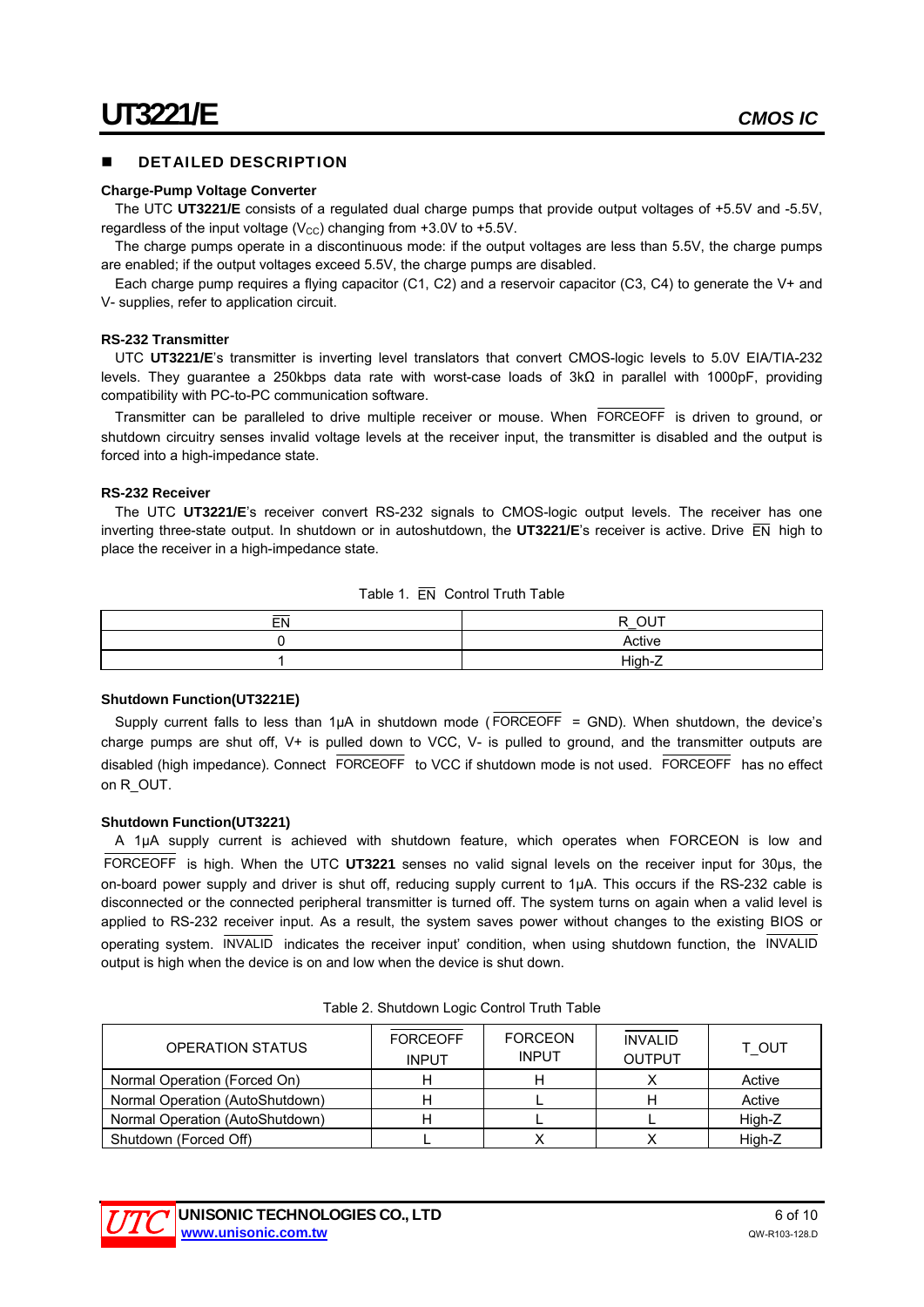### DETAILED DESCRIPTION (Cont.)

Table 2 summarizes the UTC **UT3221** operating modes. FORCEON and FORCEOFF override the automatic circuitry and force the transmitter into its normal operating state or into its low-power standby state. When neither control is asserted, the IC selects between these states automatically based on receiver input levels.



Fig.1 Shutdown Input Levels

When shutdown, the UTC UT3221's charge pumps are turned off, V+ decays to V<sub>CC</sub>, V- decays to ground, the transmitter output is disabled (high impedance). The time required to exit shutdown is typically 100µs.





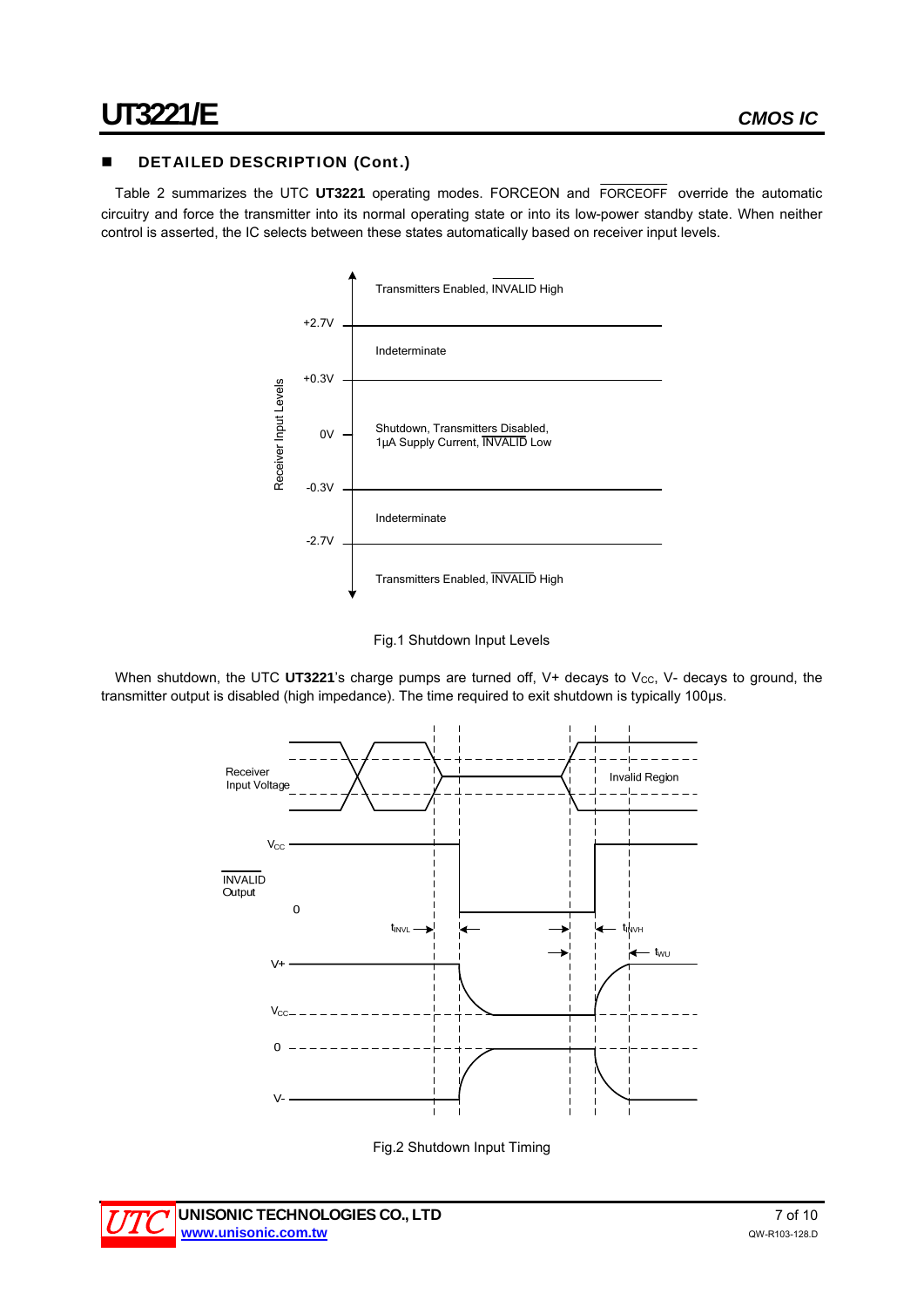# **TYPICAL APPLICATION CIRCUIT**



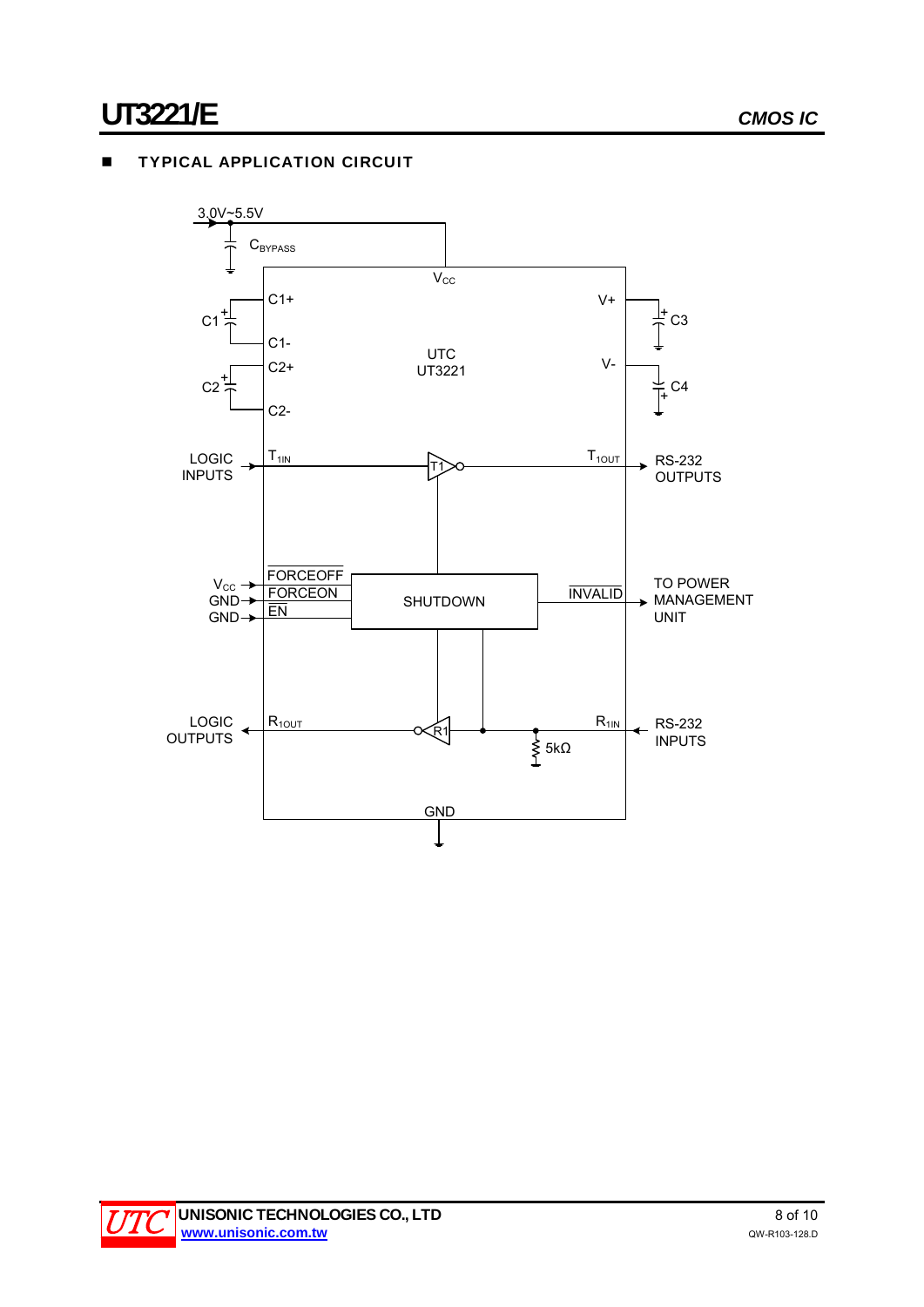# **TYPICAL APPLICATION CIRCUIT (Cont.)**



Fig.3 Application Circuit

|  |  | Table 3. Required Capacitor Value |  |
|--|--|-----------------------------------|--|
|--|--|-----------------------------------|--|

| $\rm V_{CC}$ (V) | $C1$ ( $\mu$ F) | C2, C3, C4 (µF) | $C_{BYPASS}(\mu F)$ |
|------------------|-----------------|-----------------|---------------------|
| $3.0 - 3.6$      | 0.22            | 0.22            | 0.22                |
| $3.15 - 3.6$     |                 | 0.:             |                     |
| $4.5 \sim 5.5$   | 0.047           | 0.33            | 0.047               |
| $3.0 \sim 5.5$   | 0.22            | 1.0             | 0.22                |